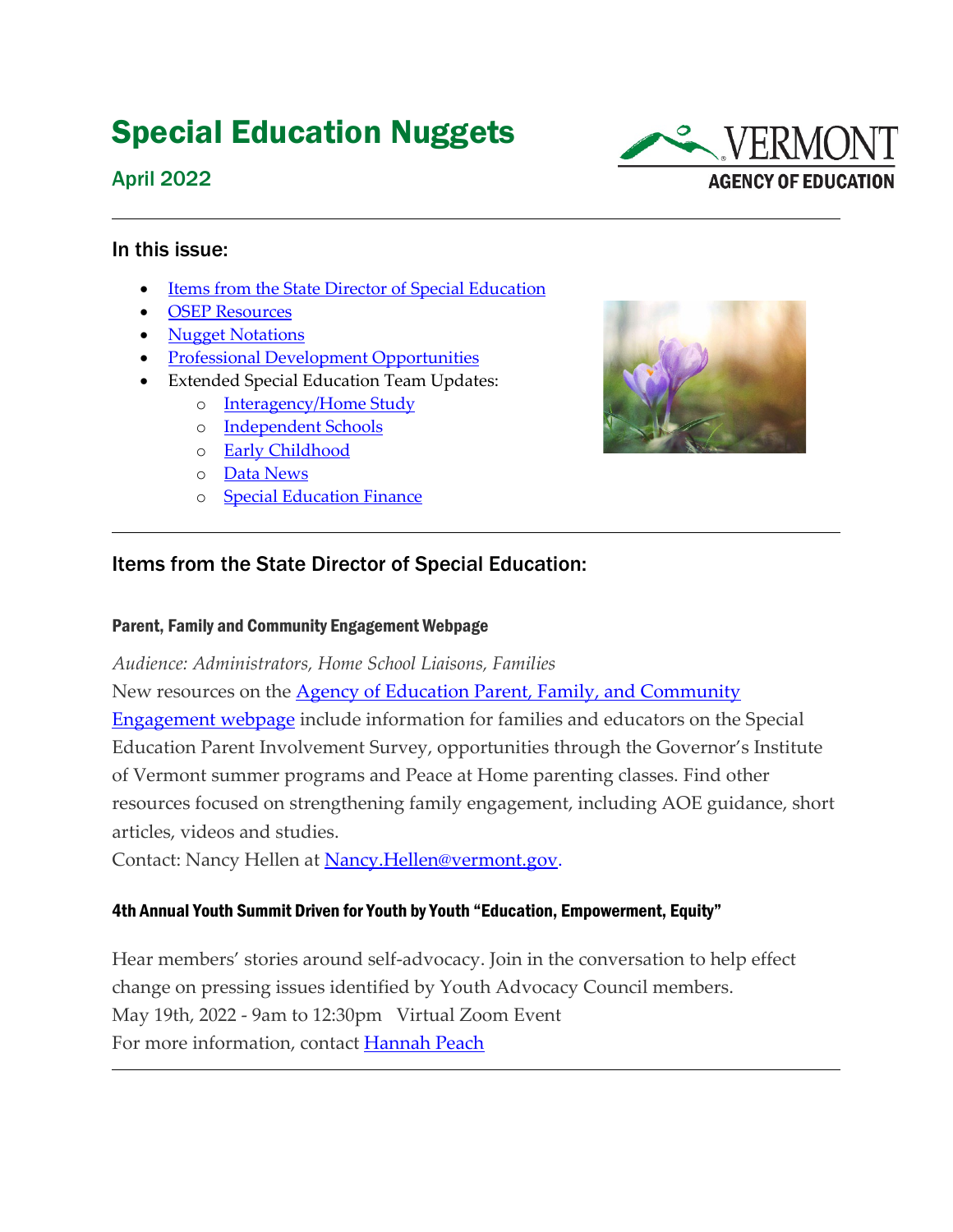## <span id="page-1-0"></span>OSEP RESOURCES

Nothing at this time

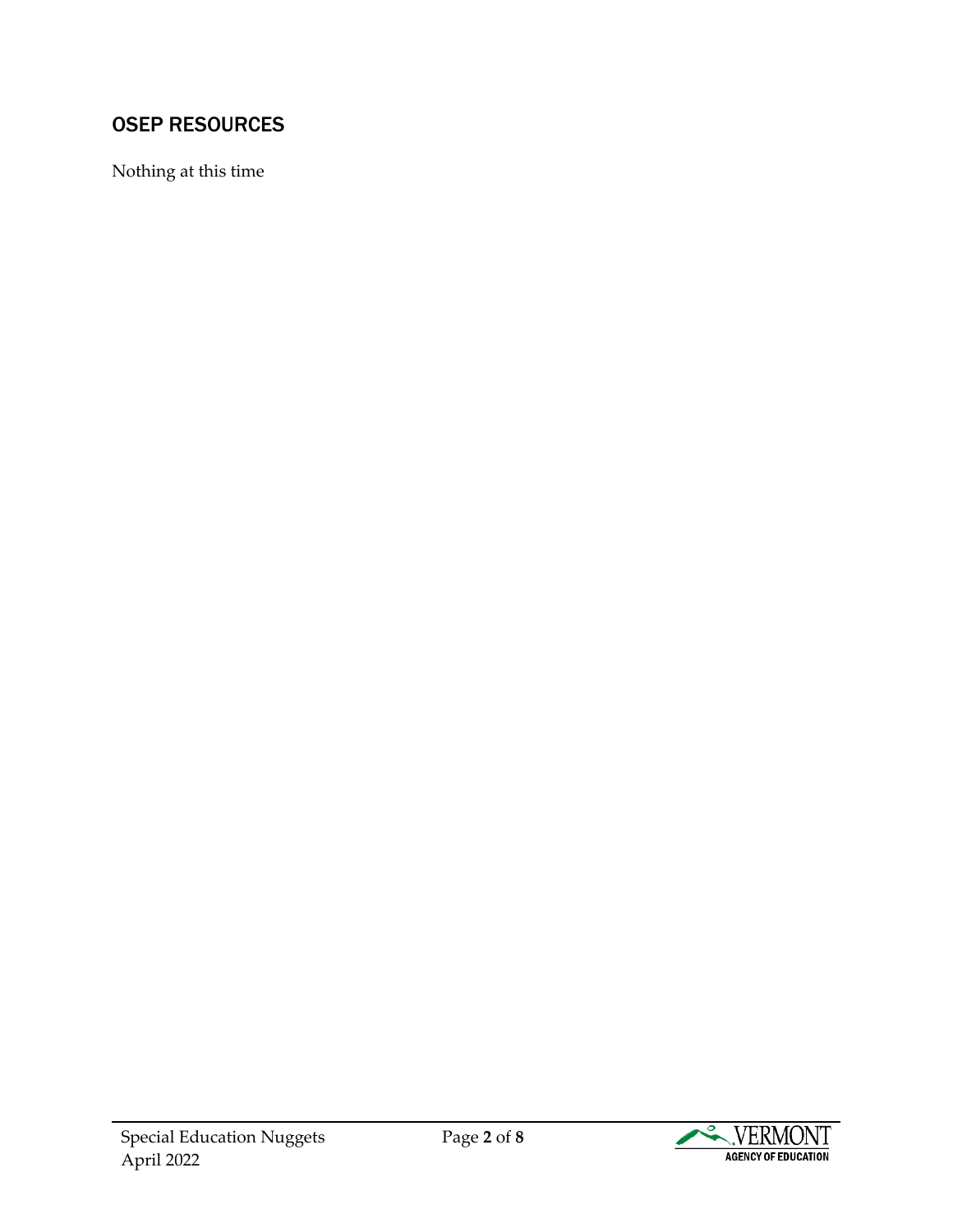#### Nugget Notations

<span id="page-2-0"></span>**Directors, When you have a chance, please send your Nugget Notations to the [AOE.SpecialEd@vermont.gov](mailto:AOE.SpecialEd@vermont.gov) so that we may share the work, out of the box thinking, recognition of individuals or groups within your districts. Simple format submission**

SU/SD:

Individual or Group:

Details on Recognition (1-3 sentences):

**Nothing at this time**

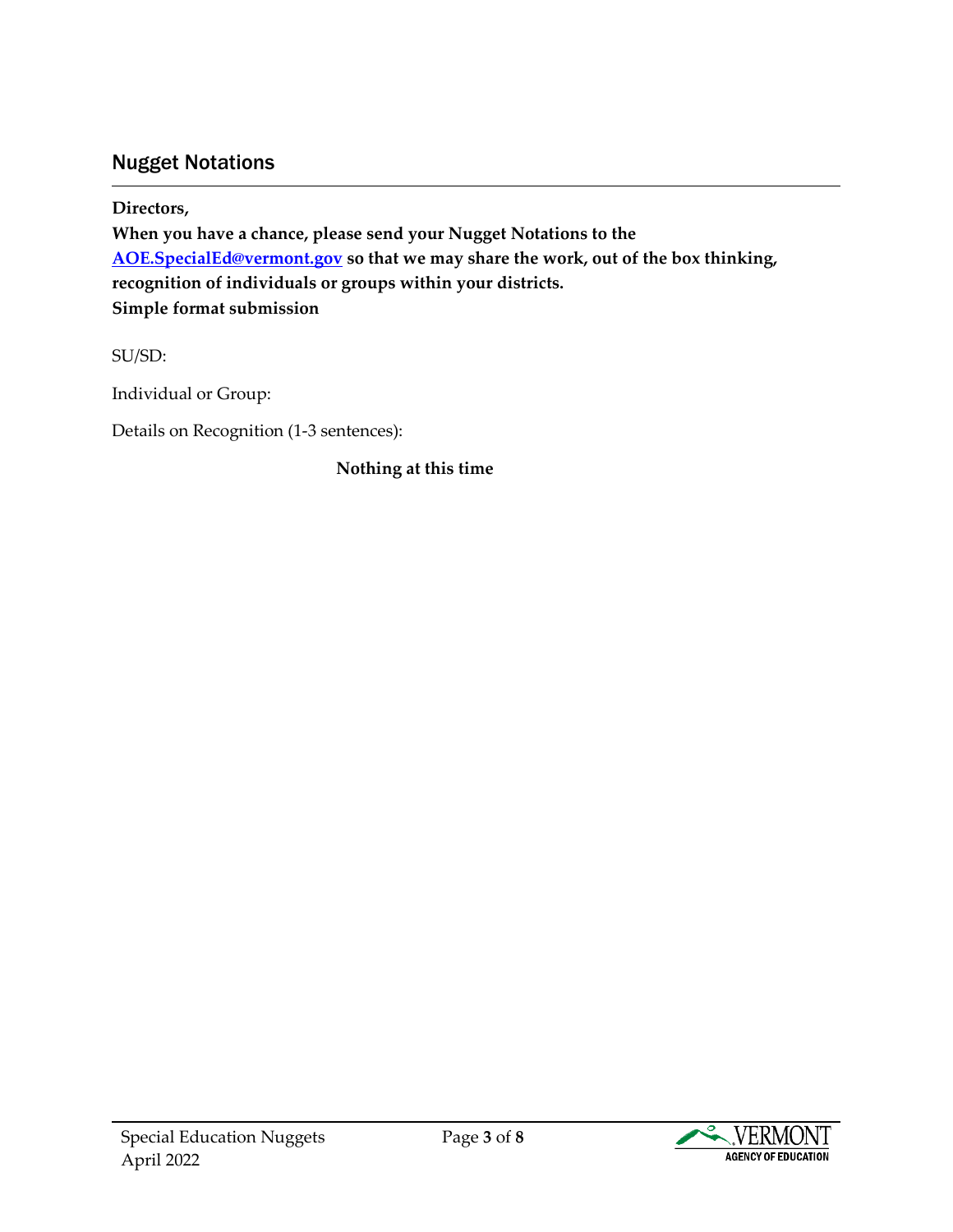#### Professional Development Opportunities

SPECIAL EDUCATION RULE CHANGES April 2022

**Functional Skills**

**Pre-recorded Webinar:** TBA

**Live Office Hours:** April 25, 2022, from 9-11:30 a.m.

**Virtual via Microsoft Teams:** [Join on your computer or mobile app](https://teams.microsoft.com/l/meetup-join/19%3ameeting_ZjU1NWMzMDAtM2VmZC00Y2NhLWIwYTMtZWZhZDYzY2RmZmZl%40thread.v2/0?context=%7b%22Tid%22%3a%2220b4933b-baad-433c-9c02-70edcc7559c6%22%2c%22Oid%22%3a%22d4ffb8ba-1e02-4068-b76e-0a69287a7b52%22%7d)

Call in Number: 1-802-552-8456 Conference ID: 141 072 950#

May 2022

**Adverse Effect** 

**Pre-recorded Webinar:** TBA

**Live Office Hours:** May 2, 2022, from 9-11:30 a.m.

**Virtual via Microsoft Teams:** [Join on your computer or mobile app](https://teams.microsoft.com/l/meetup-join/19%3ameeting_YWJkYTk1ZjktNTM1MC00ZjdlLWI5ZjEtYjkwYzE1OGIwNzk2%40thread.v2/0?context=%7b%22Tid%22%3a%2220b4933b-baad-433c-9c02-70edcc7559c6%22%2c%22Oid%22%3a%22d4ffb8ba-1e02-4068-b76e-0a69287a7b52%22%7d)

Call in Number: 1-802-552-8456 Conference ID: 395 042 092#

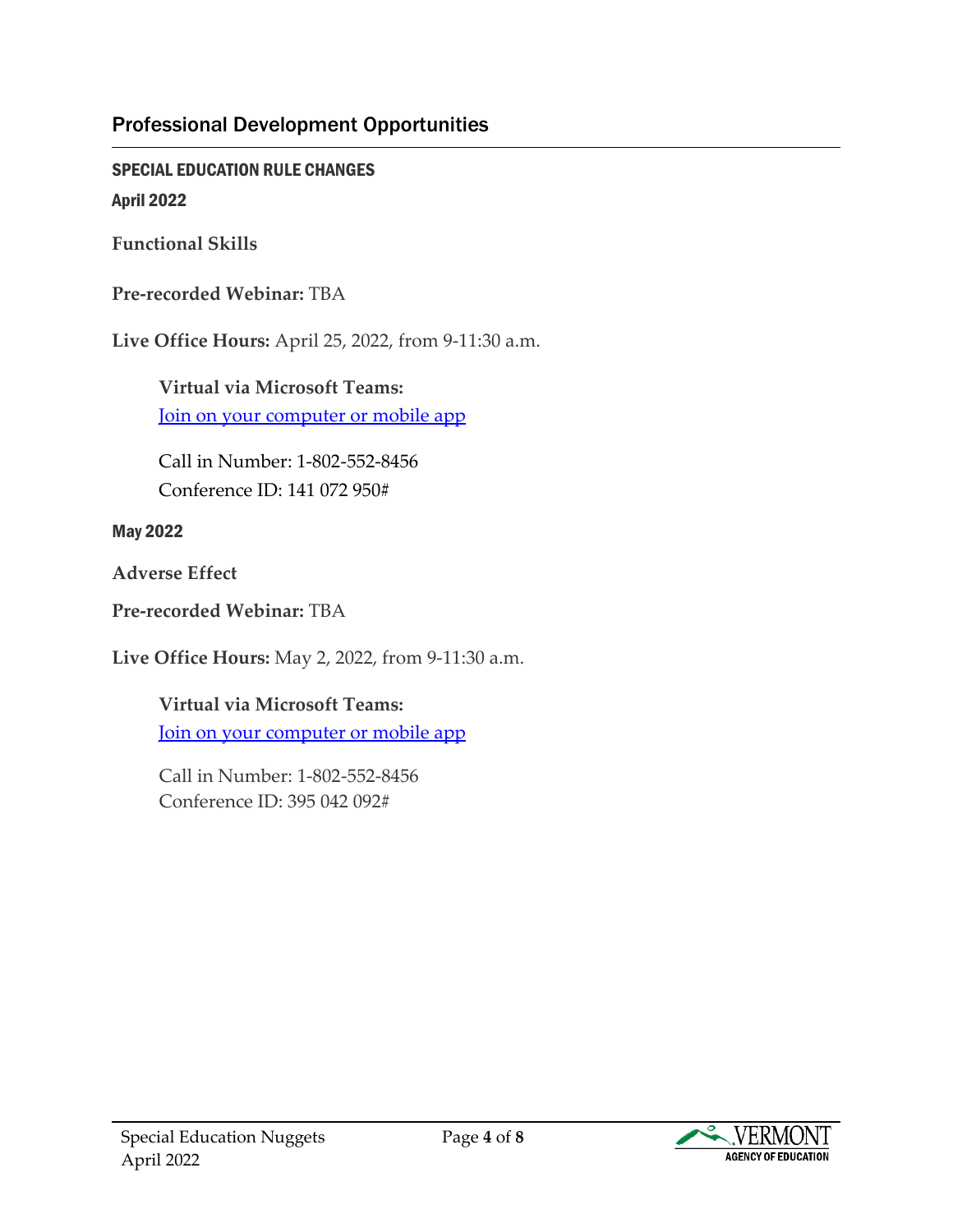## Extended Special Education Team - Updates:

## <span id="page-4-0"></span>Interagency/Home Study:

Nothing at this time

## Independent Schools

<span id="page-4-1"></span>Nothing at this time

## Early Childhood

#### <span id="page-4-2"></span>**Early Childhood Special Education**

#### **ECSE Resource Spotlight**

#### **Adaptations & Teaching Practices in STEM (From STEMIE OSEP TA Center)**

All children can engage in STEM learning. With intentionality and the use of appropriate adaptations and teaching strategies, adults (e.g., family members, practitioners) can facilitate and/or individualize STEM learning and experiences within daily routines and the environment.

- [A Guide to Teaching Practices](https://stemie.fpg.unc.edu/sites/stemie.fpg.unc.edu/files/A%20Guide%20to%20Teaching%20Practices%203-14-2022.pdf)
- [A Guide to Adaptations](https://stemie.fpg.unc.edu/sites/stemie.fpg.unc.edu/files/A%20Guide%20to%20Adaptations%20r-3-7-2022.pdf)

#### **Preschoolers with Visual Impairments and Additional Disabilities: Using Universal Design for Learning and Differentiation**

This [article from the Division for Early Childhood's \(DEC\)](https://divisionearlychildhood.egnyte.com/dl/LAEZY4Qk31) Young Exceptional [Children](https://divisionearlychildhood.egnyte.com/dl/LAEZY4Qk31) focuses on strategies including UDL and collaboration with other professionals to support preschoolers with visual impairments access meaningfully in visual or auditory, and tactile information. Drs. Deborah Chen and Jamie Dote-Kwan share examples and strategies on how to consider children's interest, sensory abilities and preferences, as well as adaptations and modifications to the materials, activities, and instruction to ensure all children, especially those with visual impairments can fully engage and participate within classroom routines and activities. **This article can be downloaded for free until May 1, 2022.**

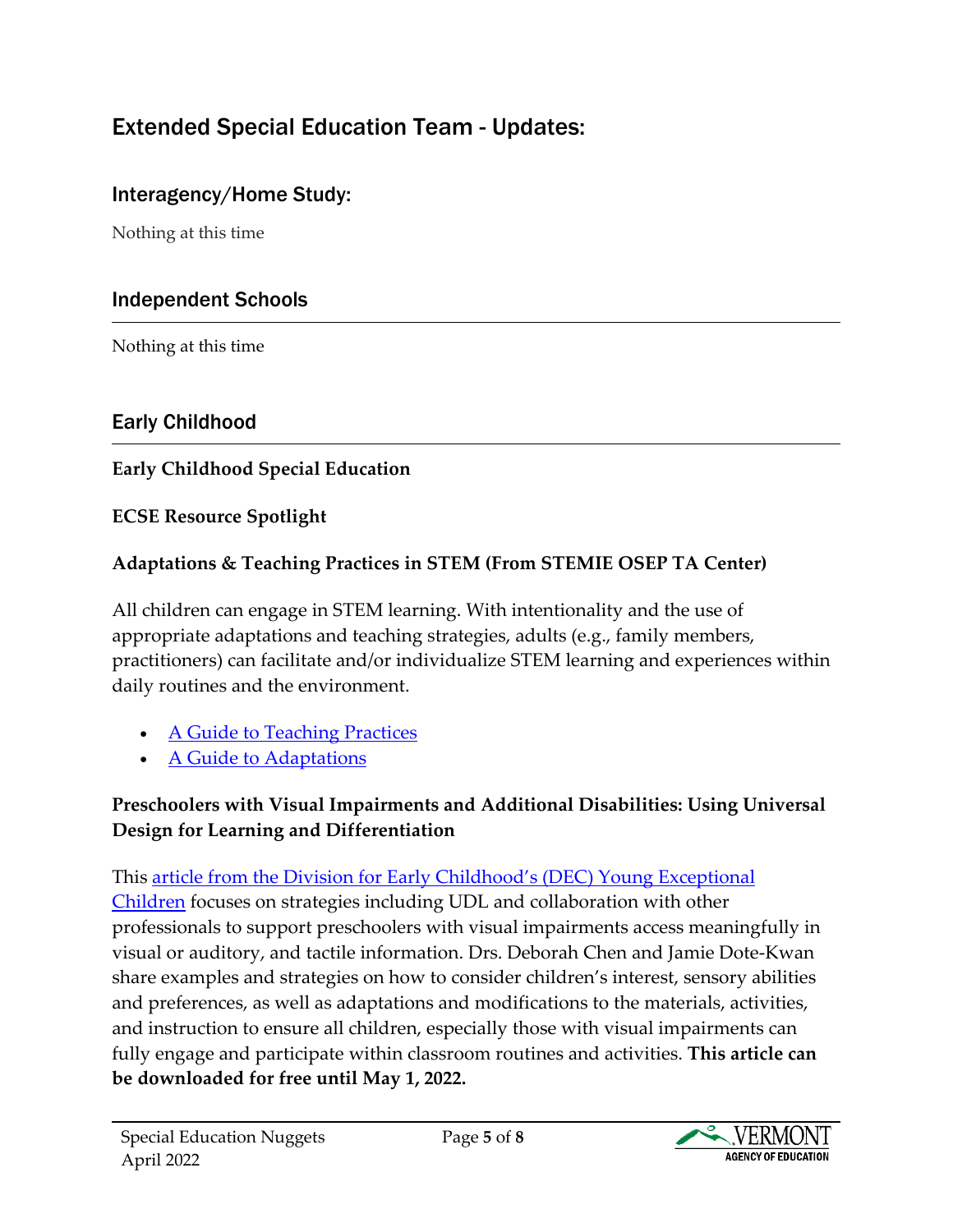#### **Storybook Conversations in STEM with Young Children with Visual Impairments**

In partnership with **[Kansas Deaf-Blind Project at Kansas State School for the Blind](https://click.icptrack.com/icp/relay.php?r=13439298&msgid=51760&act=CDB2&c=1810601&pid=107636&destination=https%3A%2F%2Fwww.kansasdeafblind.org%2F&cf=5928&v=06ce96b83c0d35e248f051817c124b81ce6447dfb70312d7693abd8d61fc1bcb)**, STEMIE developed two video demonstrations on engaging young children with visual impairments in storybook conversations using Pat Hutchins' *Rosie's Walk* (2022). The video offers a look at how to prepare children for a shared book reading experience. The book offers an opportunity for children to learn about spatial and positional concepts. While the demonstrated strategies are effective for children with visual impairments, they are also useful for sighted children. Learn about practical strategies and tools for dialogic reading with young children with significant disabilities including those who are blind, visually impaired, or deaf-blind in this archived STEMIEFest 2021 session by the Kansas Deaf-Blind project and Kansas State School for the Blind.

- [STEM Video Demonstration:](https://www.youtube.com/watch?v=vNl0YXcb8GQ) *Rosie's Walk*
- [Storybook Conversations:](https://stemie.fpg.unc.edu/storybook-conversations-rosies-walk) *Rosie's Walk*
- [STEMIEFest 2021 Presentation:](https://click.icptrack.com/icp/relay.php?r=13439298&msgid=51760&act=CDB2&c=1810601&pid=107636&destination=https%3A%2F%2Fevents.hubilo.com%2Fstemiefest-2021%2Fsession%2F96124&cf=5928&v=897963017ec4ca5339b87efbd12209c7f665838cd81820af16a70f0cd6797d11) Storybook Conversations & Visual Impairments

#### **ECSE Webinars and Community of Practices**

The Early Education Team is providing free virtual webinars and communities of practice on early childhood special education topics throughout the 2021-2022 School Year. Resources on previous and current topics, including a fluid Q and A document, can be found on the [ECSE Padlet.](https://padlet.com/katie_mccarthy1/y9x7nnrh6ws09to5)

- The ECSE Community of Practice (COP) on the topic of Early MTSS will be held on Wednesday, April 6 at 2:30 pm.
- The April ECSE Webinar and Community of Practice will focus on the **DEC** [Recommended Practices](https://divisionearlychildhood.egnyte.com/dl/7urLPWCt5U) which provide guidance to practitioners and families about the most effective way to improve the learning outcomes and promote the development of young children, birth through age 5, who have or at risk for developmental delays or disabilities.

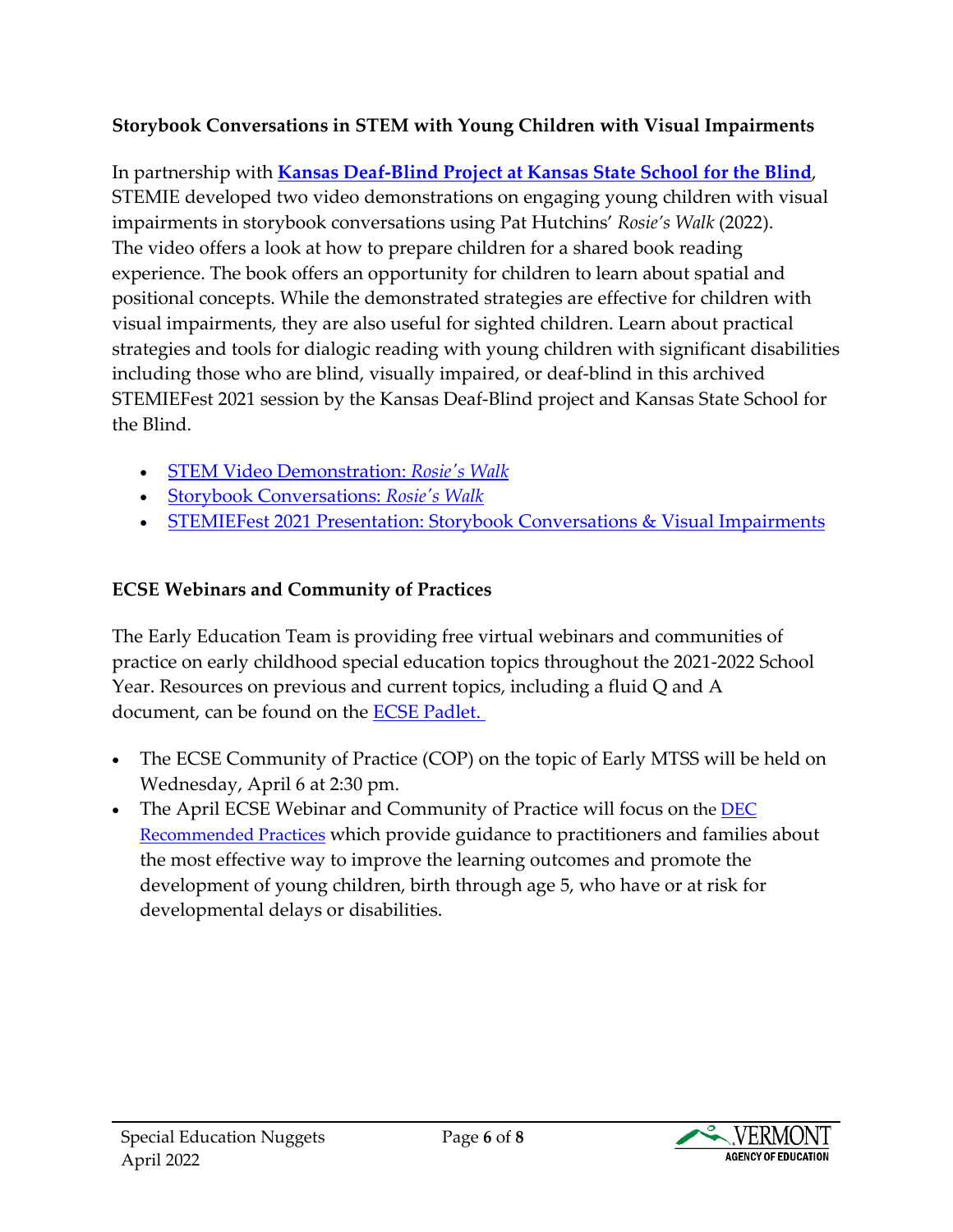|  |  | Call in and online links for upcoming webinars are posted below. |  |  |
|--|--|------------------------------------------------------------------|--|--|
|  |  |                                                                  |  |  |

| <b>Topic and Teams link</b>                                                                                                                          | <b>Date</b>       | <b>Time</b>      | <b>Call in Option</b>                                                                                    |
|------------------------------------------------------------------------------------------------------------------------------------------------------|-------------------|------------------|----------------------------------------------------------------------------------------------------------|
| <b>Early MTSS</b><br>Community of<br>Practice                                                                                                        | April 6,<br>2022  | $2:30 - 3:30$    | $+1802 - 828 -$<br>7667,,121797746# United<br>States, Montpelier Phone<br>Conference ID: 121 797<br>746# |
| <b>DEC</b><br>Recommended<br><b>Practices</b> (Webinar)                                                                                              | April 15,<br>2022 | $9am -$<br>11am  | $+1802 - 828 -$<br>7667,81254018#                                                                        |
| <b>DEC</b><br>Recommended<br><b>Practices</b><br><b>Community of</b><br>Practice *Please<br>note that this CoP is<br>two weeks after the<br>Webinar. | April 29,<br>2022 | $10am -$<br>11am | $+1802 - 828$<br>7667,,773263108#                                                                        |
| <b>TBD</b> Webinar                                                                                                                                   | May 13,<br>2022   | 1pm-3pm          | $+1802 - 828$<br><u>7667,,616390717#</u>                                                                 |
| <b>TBD</b> Community of<br>Practice                                                                                                                  | May 20,<br>2022   | 2pm-3pm          | $+1802 - 828 -$<br>7667,,729504610#                                                                      |
| Final Webinar and<br>Community of<br>Practice                                                                                                        | June 3,<br>2022   | $9am -$<br>11pm  | $+1802 - 828$<br>7667,,941795337#                                                                        |

#### Data News

#### <span id="page-6-0"></span>Child Count Verification Reports

Signatures are being accepted via DocuSign electronic signature system. Special Education Directors, please look for an email from "Andrew McAvoy via DocuSign" and entitled "Please Docusign: SU###.pdf." Please sign by April 15. If you have not received your verification report via email, please [contact Cassidy Canzani.](mailto:cassidy.canzani@vermont.gov) Special Education Finance